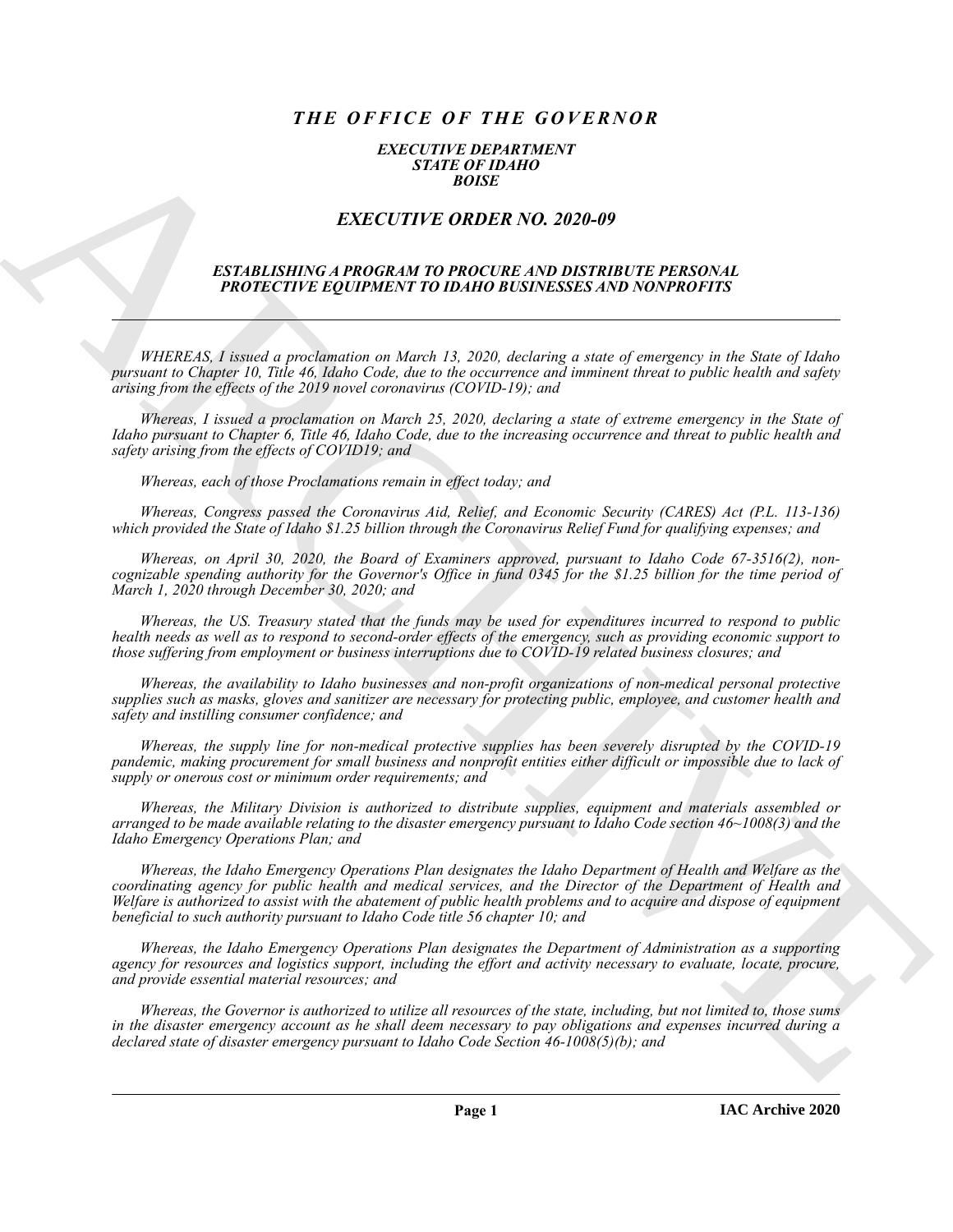### *OFFICE OF THE GOVERNOR Executive Order No. 2020-09* **Procure & Distribute Personal Protective Equipment**

*Whereas, the Governor is authorized to transfer the functions of state departments and agencies or units thereof for the purpose of performing or facilitating emergency services pursuant to Idaho Code section 46-1008(5)(c); and*

*Whereas, the State of Idaho through the Department of Administration is able to consolidate purchasing in bulk for distribution throughout the state, providing critical economic support to Idaho small businesses and non-profits; and*

*Whereas, making non-medical protective supplies available to Idaho small businesses and organizations as an interim solution until the supply lines normalize is necessary to protect public, employee, and customer health and safety and instilling consumer confidence; and*

*Whereas, on May 4, 2020, /provided a letter to the COVID-19 Financial Advisory Committee (CFAC), agreeing with and approving its proposed funding allocations, including a proposal allocating \$2 million for non-medical personal protective supplies for small businesses to be distributed by the Department of Administration which is necessary to assist in Idaho's recovery from the COVID-19 pandemic.*

*NOW, THEREFORE, L Brad Little, Governor of the State of Idaho, by virtue of the authority vested in me by the Constitution of the United States, the Constitution of the State of Idaho, and the laws of this State Idaho Code, including Idaho Code section 46-1008, and pursuant to the Idaho Emergency Operations Plan do hereby order:*

- *1. The Department of Administration is hereby directed to procure and distribute non-medical personal protective supplies (NPPS), including but not limited to masks, gloves and sanitizer, to businesses and nonprofit entities operating in Idaho.*
- *2. The Department of Administration shall establish an application process and eligibility criteria. A decision of the Director of the Department of Administration concerning an applicant's eligibility shall be final and binding.*
- Economic del distribuito del metallo estado en Presidente Participa en la contrata en la contrata en la contrata en la contrata en la contrata en la contrata en la contrata en la contrata en la contrata en la contrata en *3. Upon determination that an applicant is eligible (an "Eligible Recipient") and subject to NPPS availability, the Department of Administration may provide a thirty (30) day supply of NPPS to the Eligible Recipient. The Department of Administration is authorized to use funds from the Coronavirus Relief Fund and allocated by the COVID-19 Financial Advisory Committee (CFAC) for the acquisition of NPPS, and is authorized to charge the Eligible Recipient all or a portion of the cost to obtain and ship the NPPS to the Eligible Recipient. The Department of Administration may also reduce or waive the cost where the Eligible Recipient certifies that they cannot afford to pay for the NPPS and operate their business or organization.*
	- *4. The Department of Administration may, subject to availability, provide NPPS to Eligible Recipients following the first thirty (30) days of participation. The Department of Administration may give priority to those applying for the first time.*
	- *5. The NPPS is exclusively for use in the Eligible Recipient's business operation or delivery of services and shall not be offered for resale or distribution.*
	- *6. The Department of Administration shall establish a procedure for allocation to maximize statewide distribution and to distribute NPPS in the instance that more applications for NPPS are received than is available.*
	- *7. The Department of Administration shall account for expenditures using the reporting dashboard through Transparent Idaho established by CFAC pursuant to Executive Order No. 2020-07.*
	- *8. The eligibility criteria shall include:*
		- *a. The applicant is a business or non-profit with physical operations in Idaho;*
		- *b. The applicant has up to 50 employees or volunteers in Idaho, as of February 15, 2020;*
		- *c. The applicant certifies that they have been unable to obtain reasonable amounts of NPPE at a reasonable cost and needs the NPPE to resume or continue its operations in Idaho; and*
		- *d. The applicant certifies the reasonably expected NPPS needs for the business operation or*